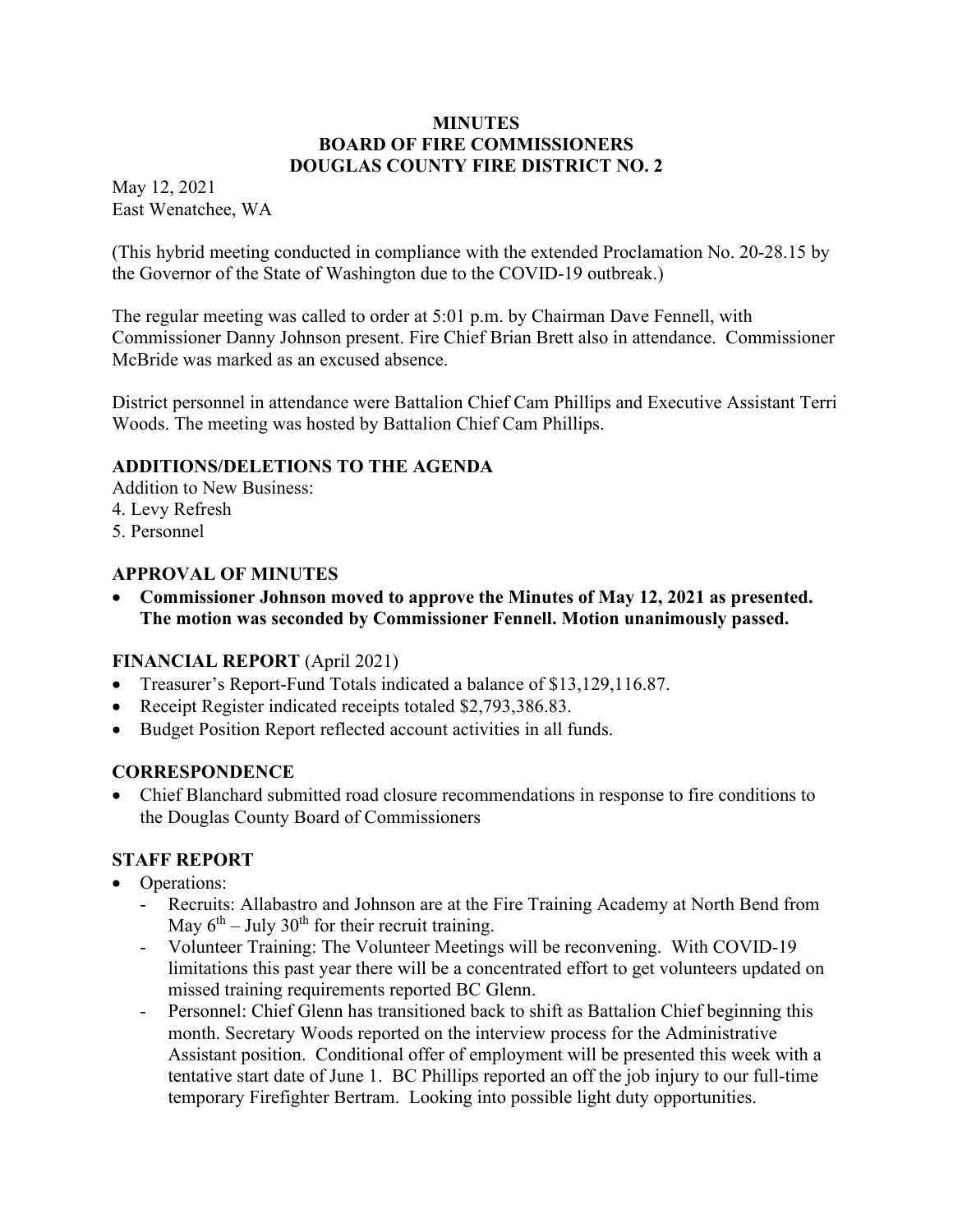## **MINUTES MAY 12, 2021 PAGE 2**

- Apparatus: Tower 4's transmission has been repaired and is back in service.
- Consolidation of Services: DCFD2 and CCFD1 will be pulling best practices from SOGs to combine best practices. Both District BC's will be added to run cards on both sides of the river as well.
- Time Management: Target Solutions Scheduling training is nearing completion.
- Fire Marshal: Development still at an all-time high in Douglas County

# **UNFINISHED BUSINESS**

- 1. Consolidation of Services:
- Training Consortium: DCFD2's legal counsel presented draft Training Interlocal Agreement, CCFD1's legal counsel has recommendations for modifications. Documents expected for June's meeting. Will continue moving forward at this time.
- Fleet Services: Fleet Service Interlocal Agreement presented to legal counsel on both sides. Documents expected for June's meeting. Will continue moving forward at this time with plans to retain Firefighter/Mechanic O'Connell at current position and location.
- Operations Plan: Chief Brett will have the 2021-2023 Ops Plan to present at the June's meeting. Areas of focus include Training and Safety, WSRB, Facilities and Equipment, Consolidation Options, Service Levels, Personnel, Funding, and Community Relations.
- 2. RFA Discussion:
- Chief Brett and Executive Assistant Woods to meet May  $13<sup>th</sup>$  to confer on Budget positions and projections. Feasibility study to follow.
- Administrative agreement has been implemented and operating fluidly.
- 3. Facilities:
- Station 4: July 12<sup>th</sup> is tentative finish date. Chief Brett visited site and reported to Board.
- Station 3: Plans closer to submission, fear in delay of issuing permits in Douglas County due to surge in applications at this time. Goal to go out to bid in September of 2021 with an anticipated buildout of 8 months. Minimal room to make changes as known increase of current construction costs. Commissioner Fennell reported funding gap due to Covid and shutdown of production with increased building materials nationwide. BC Phillips reported hearing material costs up 350%.
- Station2: The Board discussed current contract with Chelan Douglas Port District identifying areas of improvement needed. Deliberated on possibility of taking on the ARFF program internally. Goal to move forward on a formal plan and start negotiations with Chelan Douglas Port District.
- 4. Levy Refresh:
- After discussion on various unknowns with the RFA and Consolidation of Services concerning ballot measures the Levy Refresh was tabled for future consideration. Filing deadline Aug 3rd.

-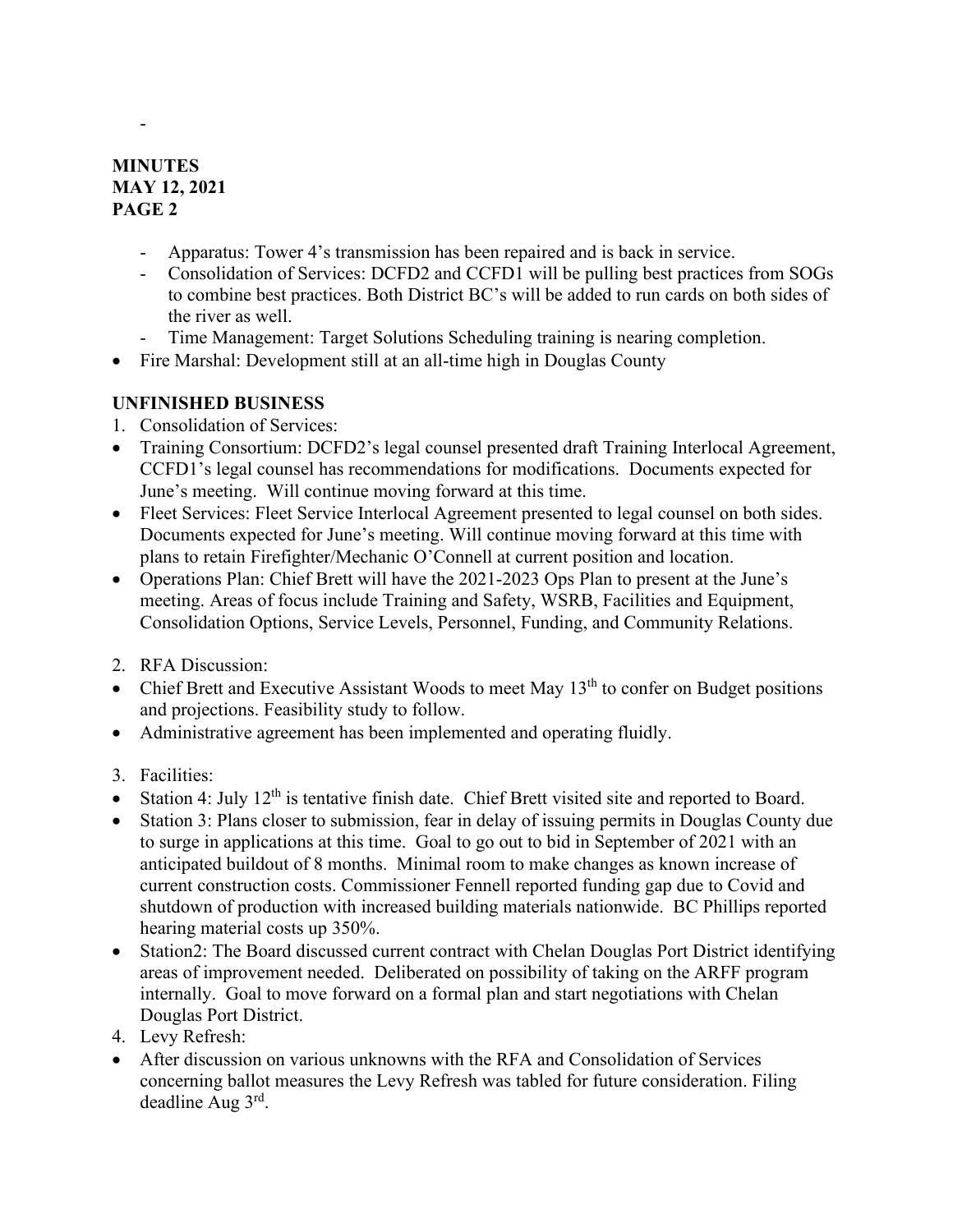## **MINUTES MAY 12, 2021 PAGE 3**

- 5. Personnel:
- Administrative Assistant Kris Felty announced her retirement with last day of June  $30<sup>th</sup>$ . We are losing a valued team member and a celebration for Kris's 20 years of service will be planned.
- Commissioner Fennell and Commissioner Johnson agreed to remove Chief Blanchard as supervisor to the Administrative Assistant. Chain of command changed to be supervised by the Executive Assistant.
- The Board recognized 15 years' service within the Fire Service prior to Douglas County Fire District #2 for Executive Assistant Terri Woods. Leave accrual will be calculated accordingly as past practice of continuous recognition for leave banks.
- $\bullet$  Chief Brett reported first negotiations with the Local opened yesterday May 11<sup>th</sup>.

## **NEW BUSINESS**

1. 1993 Spartan Surplus and sale to DCFD5: Commissioner Fennell moved to approve Resolution 05-12-2021A. Commissioner Johnson seconded with all in favor.

2. Surplus: Commissioner Johnson moved to approve Resolution 05-12-2021B. Commissioner Fennell seconded with all in favor.

3. MOU – Lieutenants: Legal counsel reviewed and the Local approved and put forth. Commissioner Fennell moved to approve the agreement to terminate the Lieutenants MOU returning individuals holding the rank of Lieutenant to Captain. Commissioner Johnson seconded with all in favor.

4. Skid Unit: Commissioner Fennell moved to accept the charge of \$17,260 for the 400 gallon slip-in unit as approved in the 2021 budget. Commissioner Johnson seconded with all in favor.

# **PAYROLL & VOUCHERS**

April Expenses were submitted as follows:

## **General Expense Fund:**

- Claims totaled \$144,332.14 for Voucher Nos. 210503001 through 210503066.
- Payroll totaled \$290,340.91. The following payroll changes were approved:
	- Demotion from Interim Fire Chief to Assistant Chief John Glenn
	- Reassignment Cam Phillips and John Glenn from Assistant Chiefs to BC (new position)

# **Special Projects Fund**:

- Claims totaled \$36,992.00 for Voucher No. 210404001.
- Claims totaled \$542,353.94 for Voucher Nos. 210502001 through 210502008.